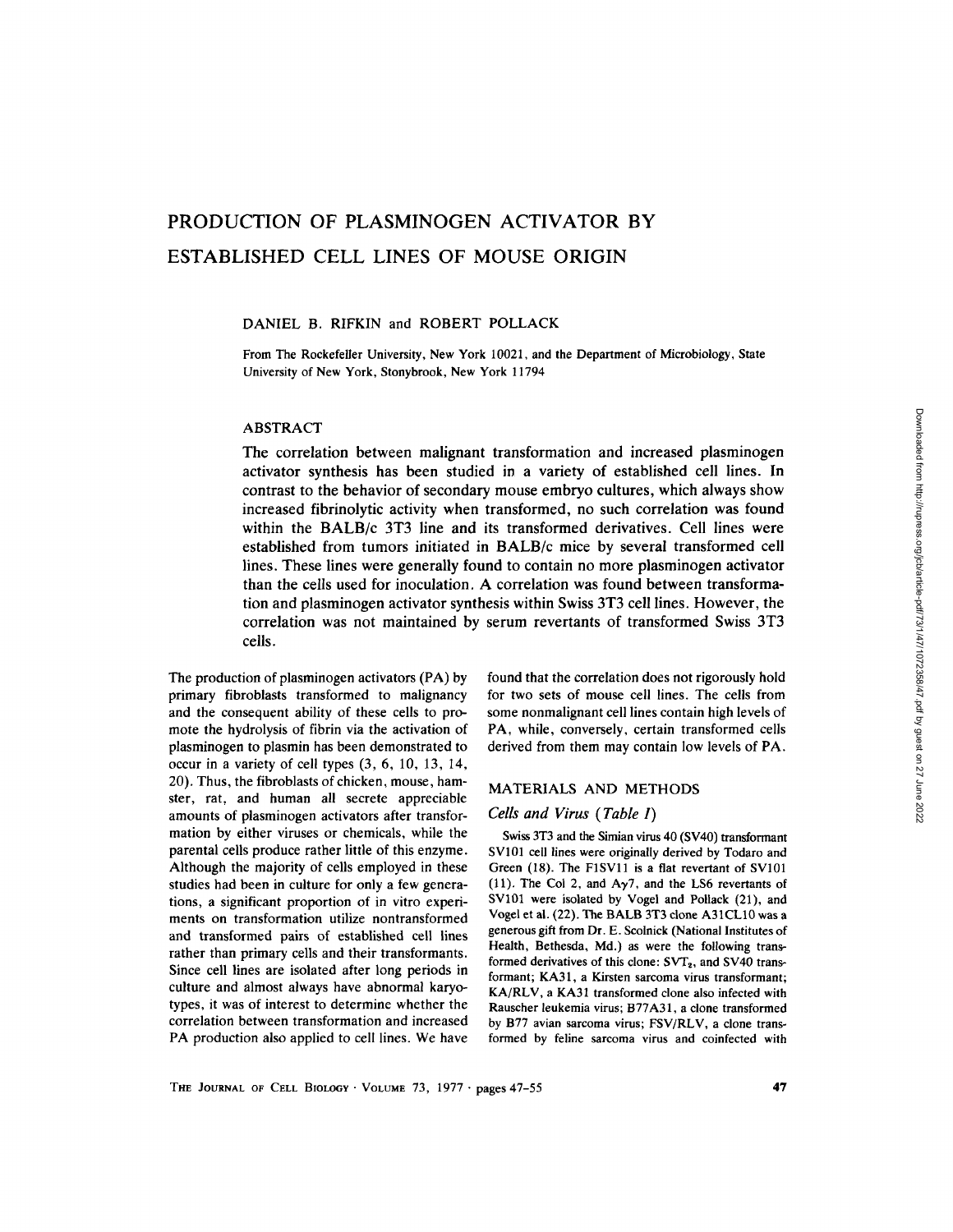|                               |                              |                           |             |                 | Tumorigenicity* |
|-------------------------------|------------------------------|---------------------------|-------------|-----------------|-----------------|
| Name                          | Species of origin            | Transforming agent        | Phenotype   | 10 <sup>4</sup> | $10 - 1$        |
| <b>BALB</b> / $c$ 3 $\degree$ | <b>BALB/c</b> mouse primary  |                           | Normal      | ND§             | 0/7             |
| $4 - 71 - 1$                  | <b>BDIX</b> rat              | Ethylnitrosourea          | Transformed | 44              | ND.             |
| A31CL10                       | BALB/c established cell line |                           | Normal      | $0/5$           | 0/5             |
| SVT <sub>2</sub>              | A31                          | SV <sub>40</sub> virus    | Transformed | 1/5             | ND.             |
| <b>KA31</b>                   | 44                           | Kirsten sarcoma virus     | 46          | 3/5             | 2/2             |
| Ki/RLV                        | $\bullet$                    | Kirsten sarcoma virus and | 66          | 2/5             | ND              |
|                               |                              | Rauscher leukemia virus   |             |                 |                 |
| <b>B77</b>                    | 66                           | B77 avian sarcoma virus   | 44          | 2/5             | 44              |
| <b>PYA31</b>                  | 44                           | Polyoma virus             | 66          | 1/5             | 44              |
| R4-4                          | 66                           | Radiation                 | 44.         | 3/5             | 64              |
| <b>FSV/RLV</b>                | 66                           | Feline sarcoma virus and  | 66          | 3/5             | $\mathbf{r}$    |
|                               |                              | Rauscher leukemia virus   |             |                 |                 |
| $S^+L^-$                      | $\mathbf{c}$                 | Moloney sarcoma virus     | 66          | 2/5             | 4.6             |
| 3T3                           | Swiss mouse established cell |                           | Normal      | ND              | 0/4             |
|                               | line                         |                           |             |                 |                 |
| <b>SV101</b>                  | 3T <sub>3</sub>              | SV40 virus                | Transformed | 66              | 5/69            |
| <b>F1SV11</b>                 | <b>SV101</b>                 |                           | Normal      | 66              | $0/2\P$         |
| Col <sub>2</sub>              | 64                           |                           | 44          | 44              | <b>ND¶</b>      |
| $A_{\gamma}$ 7                | 44                           |                           | 66          | 66              | 2/49            |
| LS6                           | $\overline{1}$               |                           | 44          | 66              | 0/21            |

**TABLE I**  *Properties of Cells Used* 

\* Animals with tumors/total animals tested.

~: D. B. Rifkin, unpublished observations and this study.

§ ND is not determined.

|| Under certain conditions these cells may form tumors (see reference 2).

82 Determined in the nude mouse (17).

Rauscher leukemia virus; RLV, a clone infected with Rauscher leukemia virus; R4-4, a clone transformed by radiation;  $S<sup>+</sup>L<sup>-</sup>$ , a clone of cells transformed by the Moloney sarcoma virus. The polyoma virus transformant of A31, PYA31, was generously given to us by Dr. T. Benjamin, (Harvard Medical School, Cambridge, Mass.). The KA/RLV, FSV/RLV, and RLV cell lines continuously produced infectious virus. All other cell lines did not produce virus. A31, Swiss 3T3, SV101, and all revertants were doubly recloned approx. 3 mo before these experiments.

Tumor-derived sublines of the cell lines described above were isolated after injecting  $10<sup>3</sup>$ ,  $10<sup>4</sup>$ , or  $10<sup>5</sup>$  transformed cells into 3-wk-old BALB/c mice. The mice were checked for tumors by palpation every 3-4 days. When a palpable mass was detected, it was surgically removed, minced, trypsinized in 0.25% trypsin, 0.001 M EDTA, and the cells were plated in Dulbecco's modified Eagle's medium (Grand Island Biological Co., Grand Island, N. Y.) containing 10% fetal bovine serum (Reheis Chemical Co., Chicago, Ill.). Each tumor-derived subline is denoted by a T after the abbreviation used for the parental cell line.

Primary BALB/c cells were obtained after trypsinization of decapitated 16-day-old mouse embryos. At confluence, the cells were trypsinized, frozen, and stored in liquid nitrogen until further use.

The 4-71-1 cells were obtained from a rat neurotumor induced by ethylnitrosourea in a BDIX rat and were a gift from Dr. N. Sueoka (University of Colorado, Boulder, Colo.). These cells have been found to produce exceptionally high levels of PA and are used as a standard reference line for high PA production. Rauscher leukemia virus (RLV195) was a gift of Dr. E. Scolnick.

All cells were grown in Dulbecco's modified medium containing 10% fetal bovine serum (DBFC10) and tylosin (60  $\mu$ g/ml) (Associated Biomedic Systems, Inc., Buffalo, N. Y.). The medium was changed twice a week. The cells were passaged once each week at a dilution of 1:20. All cells were grown at  $37^{\circ}$ C in an atmosphere of  $10\%$  CO<sub>2</sub>, 90% air with a relative humidity of  $100\%$ .

Secondary BALB/c cells were infected with virus after they were first incubated with DEAE-Dextran,  $20 \mu g/ml$ in 2 ml of TD buffer (0.14 M NaCI, 0.005 M KCI, 0.024 Tris-HCl, and  $0.0004$  M Na<sub>2</sub>HPO<sub>4</sub>, pH 7.4), for 45 min at 37°C. The DEAE-Dextran was then removed, and 2 ml of culture medium obtained from virus-producing cells was placed in each 100-mm dish. The cells were incubated for an additional 1 h at 37°C. At the end of this period, 10 ml of DBFC10 was added to each plate.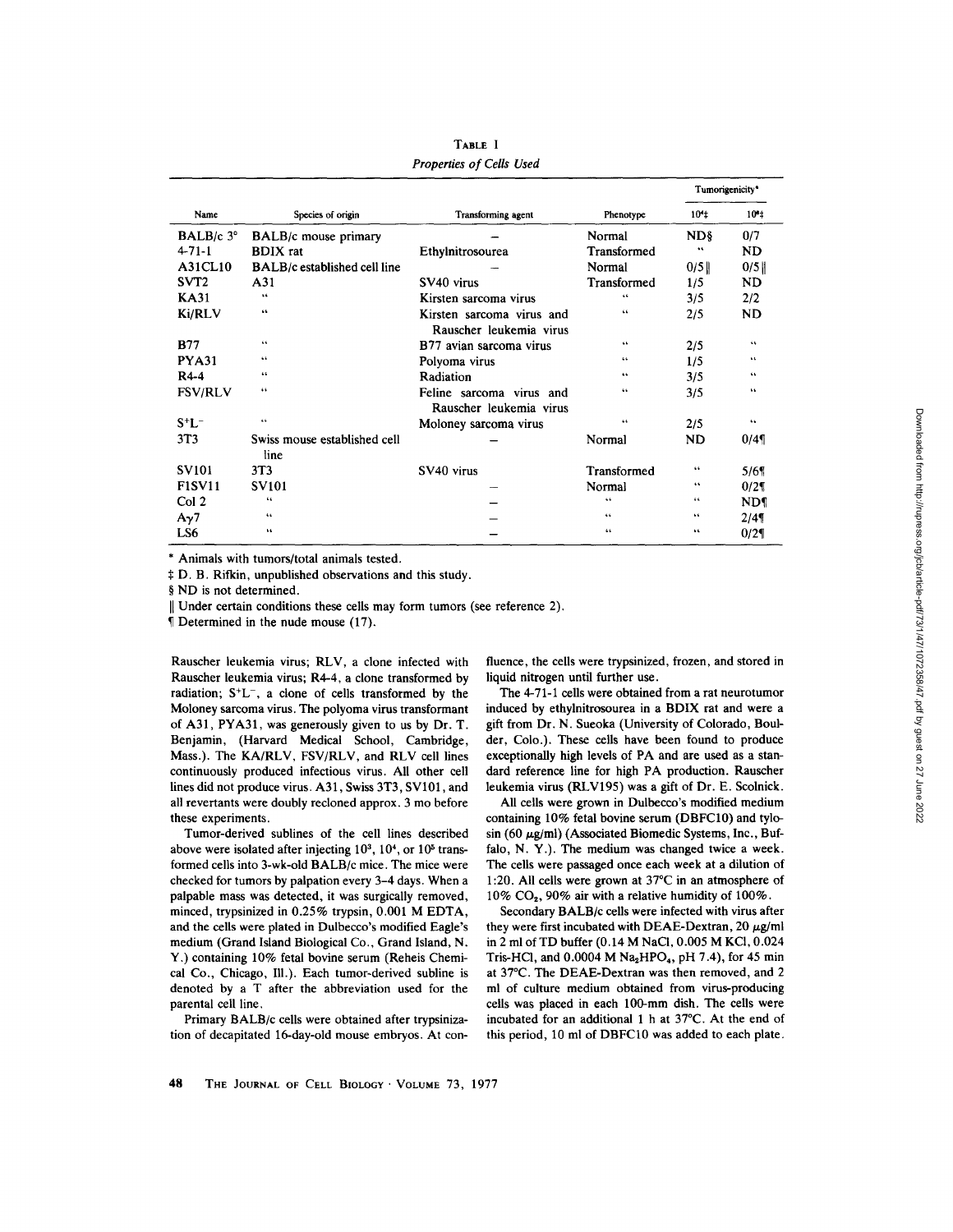## *Fibrinolysis Assays*

The preparation of  $^{125}$ I-fibrin plates was performed as described by Unkeless et al. (20) and Beers et al. (1). Secretion of plasminogen activator by living cells was assayed as follows: cells were dispersed by mild trypsin treatment, suspended in Eagle's minimal medium containing 10% fetal bovine serum (EFC10), centrifuged at 500  $g$  for 5 min, resuspended in EFC10, and plates on 17 mm 125I-fibrin-coated dishes (Linbro Chemical Co., New Haven, Conn.). The cells  $5 \times 10^4$  were allowed to attach for 6 h, the medium was removed, the cells were washed once with TD buffer, and 1 ml of Eagle's minimal medium containing the appropriate serum was added. Duplicate assays were performed in the presence of 2.5% dog serum, 10% fetal bovine serum, or medium alone. The plates were then incubated at  $37^{\circ}$ C and, at the indicated items, 0.5-ml aliquots of the medium were removed. The amount of soluble 125I-fibrin liberated by a given cell line was determined by counting each aliquot in a Packard  $\gamma$ -counter (Packard Instrument Co., Inc., Downers Grove, Ill.).

Total cell-associated levels of PA were assayed in the following manner (13). Initially,  $5 \times 10^5$  cells were plated in 60-mm petri dishes and allowed to grow for 24 h. The medium was then removed, and the cells were washed twice with TD buffer and incubated at 37°C in serum-free Eagle's minimal medium for 3 h. The serumfree medium was removed, and the cells were washed twice with ice-cold TD buffer and scraped with a rubber policeman. The scraped cells were suspended in approx. 10 ml of ice-cold TD buffer, centrifuged at  $2,000 g$  for 5 min, and the supernate was discarded. The cell pellet was dissolved in 0.1 M Tris-HC1, 0.5% Triton X-100, pH 8.1, centrifuged at 500 g for 10 min, and the supernate, which contained greater than 90% of the total PA, was removed for PA assays. The protein concentration was determined by the method of Lowry et al. (8). Measured aliquots of the cell extract were added to  $17^{125}$ I-fibrincoated plates containing 0.5 ml of 0.1 M Tris-HCl buffer, pH 8.1, and 4  $\mu$ g/ml of purified fetal bovine plasminogen. Plasminogen was purified according to the method of Deutsch and Mertz (5) and was at least 95% pure as judged by SDS-polyacrylamide gel electrophoresis. The assays were performed at  $37^{\circ}$ C. At the appropriate times, aliquots of the assay reaction were removed and the  $^{125}$ I-content was determined in a Packard  $\gamma$ counter. The background levels of fibrinolysis with controls of plasminogen alone or Triton X-100 extract alone were never more than 3% of the total counts removed by trypsin (25  $\mu$ g/ml). The values for the plasminogen control were subtracted from each sample value.

The secretion of soluble plasminogen activator was measured in cell cultures prepared as described for the assay of intracellular plasminogen activator except that the incubation in serum-free minimal Eagle's medium was continued for 24 h. During this period, aliquots of medium were periodically removed from the cultures and frozen. The assays for PA were then performed in the same way as those described for intracellular plasminogen activator except that 0.1-ml samples of the serum-free, conditioned Eagle's medium were used in place of cell lysates.

A unit of plasminogen activator activity is the amount of enzyme which will catalyze the release of 5 % of the substrate radioactivity in 1 h at 37°C, using 4  $\mu$ g/ml of fetal bovine plasminogen in 1.0 ml of 0.1 M Tris-HCl, pH 8.1 in a 17-mm petri dish. The total substrate radioactivity was determined by measuring the amount of  $125$ I-fibrin solubilized by 1 ml of 0.25% trypsin at pH 7.6 in 1 h.

The different levels of fibrinolysis associated with various cell lines tested were not merely the result of differential cell plating or growth. Cell counts at the initiation and conclusion of each experiment varied by no more than 20%. Moreover, as has been described before (10), cells which produce high levels of PA over long periods of time tend to detach from the surface of the petri dish. Consequently, those assay plates containing cell lines having the highest fibrinolytic activity always contained fewer cells at the termination of an experiment than cell lines producing low levels of PA.

It should be noted that the figures and tables present only the level of fibrinolysis generated by cells in dog serum. Each cell line was also tested for its ability to hydrolyze fibrin in the absence of serum as well as in the presence of fetal bovine serum. As has been described elsewhere (10, 14, 20), fibrinolysis was strictly dependent upon the presence of plasminogen. No more than 3% of the substrate was hydrolyzed in the absence of plasminogen. In addition, the amount of proteolysis when fetal bovine serum was employed was about 10% of that found with dog serum. This result is also in agreement with earlier results with other rodent ceils (3, 10, 13).

No attempt has been made to analyze the kinetics of the reaction as they are obviously complex and would not be expected to follow simple enzyme kinetics. The substrate employed is insoluble, and the assay is a coupled one employing two proteases; in some cases, there is continuous elaboration of plasminogen activator, and the end product of the reaction, plasmin, will destroy plasminogen activator. Repeated assays of the same cell line may vary in absolute activity, as can be seen by comparing the activity of B77 in Figs. 1 and 2. Such variation may be due, in part, to the state of the fibrin substrate. However, each assay is performed with standard cells, and, relative to these standard lines, the differences between different cell lines have always been constant. This is true for some cell lines which have been compared several times over a three-year period. While the activities measured may have been the result of the release of proteases other than plasminogen activator, dependence of fibrinolysis upon the presence of plasminogen would indicate that any plasminogen-independent hydrolysis of the substrate must be a minor activity.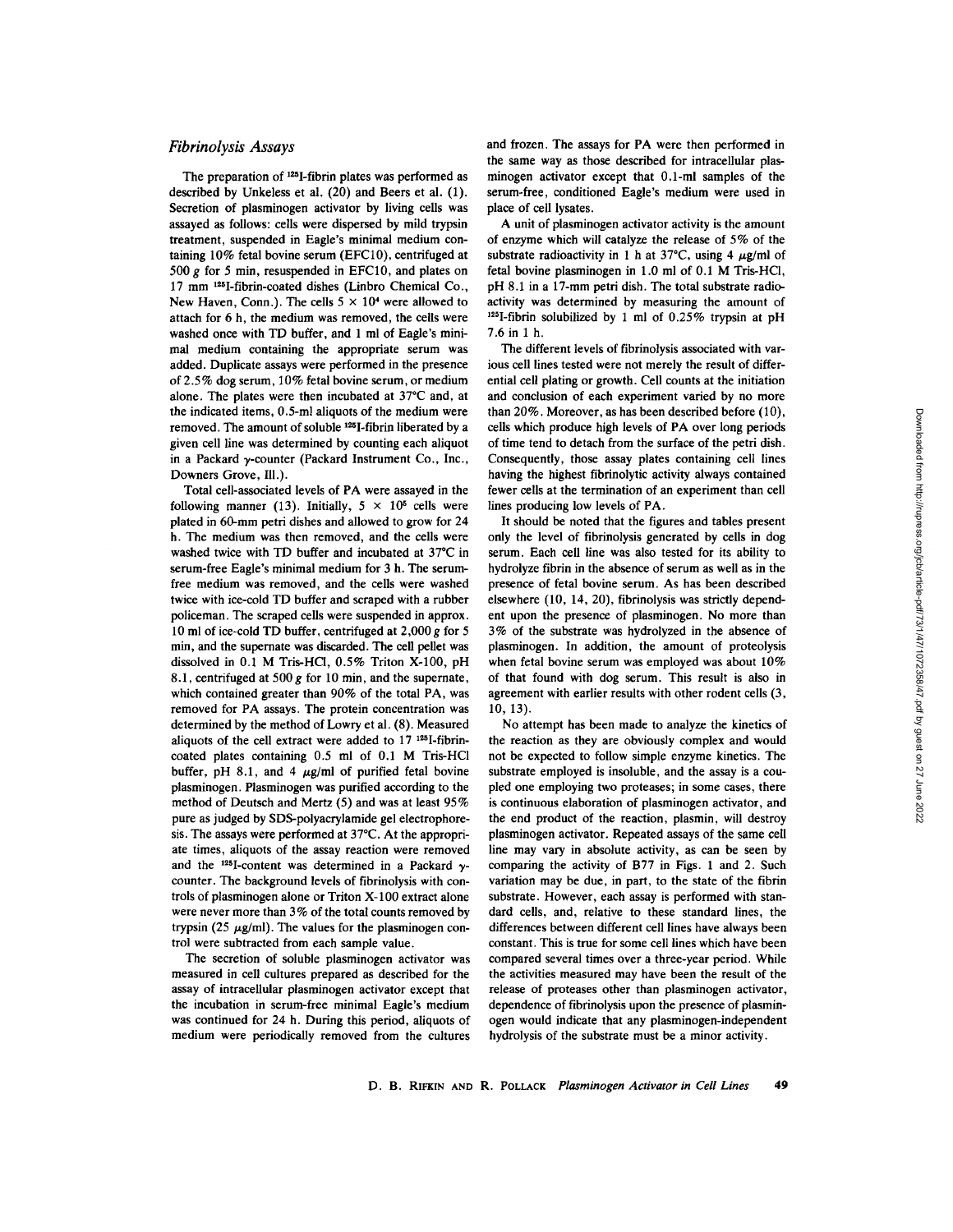## RESULTS

## *Fibrinolysis by BALB/c 3T3 cells and BALB/c 3T3 transformants*

One of the cell lines widely used in tissue culture is the BALB/c 3T3 line and its transformed derivatives. When cells of the A31 clone of the BALB/ c 3T3 line were plated on 125I-fibrin-coated plates, it was found that the untransformed cells (A31CL10) generated significantly more fibrinolysis than third passage BALB/c embryo cells (BALB/c  $3^\circ$ ) (Fig. 1 A), but considerably less than malignant 4-71-1 cells. In the absence of serum, there was no fibrinolysis (Fig. 1 A).

SVT2, an SV40 virus transformant of the A31 clone, had a higher fibrinolytic activity than the parental A31 cells as did the Kirsten sarcoma virus transformant KA31 (Fig. 1 B). This is consistent with previous observations with other normal and transformed cells. However, a number of other lines displaying transformed characteristics derived from A31 by irradiation (R4-4) or by infection with different tumor viruses produced levels of fibrinolysis either equivalent to or lower than that associated with the parental A31CL10 cells (Fig. 1 A and B).

The variation in PA production evident when lines were plated on  $^{125}$ I-fibrin was also apparent when the total cell-associated plasminogen activator or the secretion of soluble PA (Table II) was assayed. Attempts to detect plasminogen activator or plasmin inhibitors associated with those cell lines containing low levels of plasminogen activator have thus far been unsuccessful. Thus, the differences in the fibrinolytic activities illustrated in Fig. 1 and Table II are indicative of differences in the levels of synthesis and secretion of PA. Since some of the cell lines tested failed to produce or secrete PA but were indeed tumorigenic (see below), the correlation between tumorigenic transformation and increased levels of PA synthesis does not hold for this set of transformed cell lines.

Since the transformed cell lines used above were all selected by various in vitro criteria of transformation (15), it was important to establish which of these A31CL10-derived lines were tumorigenic and to determine the fibrinolytic activity of cell lines derived from these tumors. Cells from most of the cell lines rapidly formed tumors when injected into 2-wk-old BALB/c mice. (While all of the transformed cell lines caused tumors in vitro, we were not able to culture in vitro all of these



FIGURE 1 Fibrinolytic activity of the BALB/c 3T3 (A31CL10) cell line and transformed derivatives of this cell line. The fibrinolytic activity of living cells plated on 125I-fibrin coated surfaces was determined as described in Materials and Methods. The data presented represent those values found for cells grown in medium containing 2.5% dog serum. The level of fibrinolysis seen when the cells were incubated on  $^{125}$ I-fibrin in the absence of serum is illustrated (4-71-1 NS) for the 4-71-1 cell line. A31CL10 is a nontransformed line of BALB/c  $3^\circ$  cells, Ki/RLV is a KA31 clone also infected with Rauscher leukemia virus, B77 is a B77 avian sarcoma virus transformant of A31CL10 cells, PYA31 is a polyoma virus transformant of A31CL10 cells, R4-4 is a radiationinduced transformant of A31CL10 cells, FSV/RLV is a clone of A31CL10 cells coinfected with feline sarcoma virus and Rauscher leukemia virus, and  $S+L^-$  is a clone of A31CL10 cells transformed by Moloney sarcoma virus.

tumors.) These included the KA31, KI/RLV,  $FSV/RLV$ ,  $S^+L^-$ , and  $B77$  cell lines.

When cell lines derived from the tumors were compared to the parental cell lines (Fig. 2, Table III), it was apparent that there was no specific selection for cells containing either increased or decreased levels of PA. In most instances, the amount of PA in the tumor-derived cell lines was virtually identical to that found in the parental cell lines. Nor was there an obvious correlation be-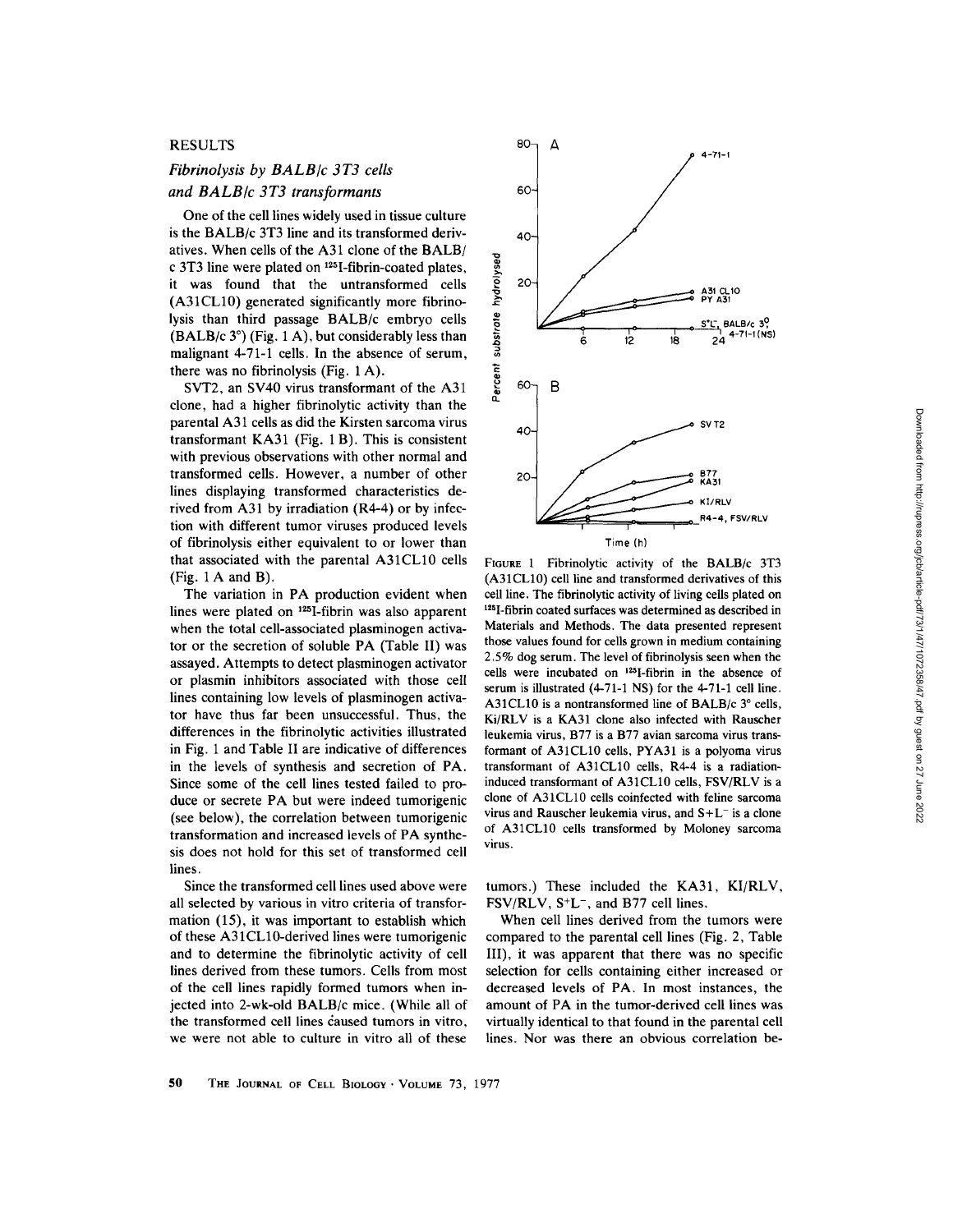TABLE II *Plasminogen Activator Levels of BALB/c 3T3 Cell Lines* 

| Release of soluble<br>plasminogen activa-<br>tor | Total cell-associated plas-<br>minogen activator |
|--------------------------------------------------|--------------------------------------------------|
| $U$ <i>ml</i> $10h$                              | U/mg                                             |
| 7                                                | 178                                              |
| 52                                               | 1,480                                            |
| 1                                                | 38                                               |
| 28                                               | 130                                              |
| 27                                               | 240                                              |
| 11                                               | 136                                              |
| 11                                               | 148                                              |
| 9                                                | 140                                              |
| 0                                                | 0                                                |
| 0                                                | 0                                                |
| O                                                |                                                  |
|                                                  |                                                  |

The release of soluble plasminogen activator and total cell-associated plasminogen activator were assayed as described in Materials and Methods. For the determination of soluble plasminogen activator, 100  $\mu$ l of conditioned medium were assayed after 10-h incubation of the cells in serum-free Eagle's medium. For the determination of total cell-associated plasminogen activator,  $5 \mu$ g or 100  $\mu$ l of each sample was assayed. The data illustrated were taken from a 4-h assay. A31CL10 is a nontransformed line of BALB/c° cells, Ki/RLV is a KA31 clone also infected with Rauscher leukemia virus, B77 is a B77 avian sarcoma virus transformant of A31CL10 cells, PYA31 is a polyoma virus transformant of A31CL10 cells, R4-4 is a radiation induced transformant of A31CL10 cells, FSV/RLV is a clone of A31 CL10 cells coinfected with feline sarcoma virus and Rauscher leukemia virus, and  $S^+L^-$  is a clone of A31CL10 cells transformed by Moloney sarcoma virus.

tween plasminogen activator levels and tumorigenic potential as determined by the number of cells required to form a tumor or the frequency of tumors (data not shown).

It was important to eliminate the possibility that cells producing high levels of PA were lost during the in vitro establishment of tumor sublines since experiments, in which MTV-, DMBA-, or RSVinduced tumors and cells derived from these tumors were assayed, have uniformly yielded high levels of fibrinolysis in well over 200 tumors each tested individually (reference 20; D. Rifkin, unpublished observations; and A. Piperno, unpublished observations). Therefore, extracts were made from several of the tumors upon excision, and the level of PA in each extract was compared to that found when cells from the same tumor were grown in culture. The amount of PA associated with these tumors was low and was comparable to the activities associated with the tumor cell lines after culture (results not shown). Thus, not only were some of the original cell lines with low PA levels tumorigenic, but also no selection for cells producing high levels of PA occurred during tumorigenesis.

# *Infection of Secondary Mouse Cells with Virus Recovered from Transformed Cell Lines*

To establish that the low fibrinolytic activity associated with certain cell lines was not the result

of transformation by a virus genetically incapable of inducing the synthesis of PA, BALB/c secondary cells were infected with virus collected from



FIGURE 2 Fibrinolytic activity of the BALB/c 3T3 cell line A31CL10, transformed derivatives of this cell line, and in vitro derived sublines of these malignant cells. The in vitro derived sublines are denoted by a T after the cell line abbreviation. The fibrinolytic activity of living cells plated on 125I-fibrin coated surfaces was determined as described in Materials and Methods and the legend to Fig. 1.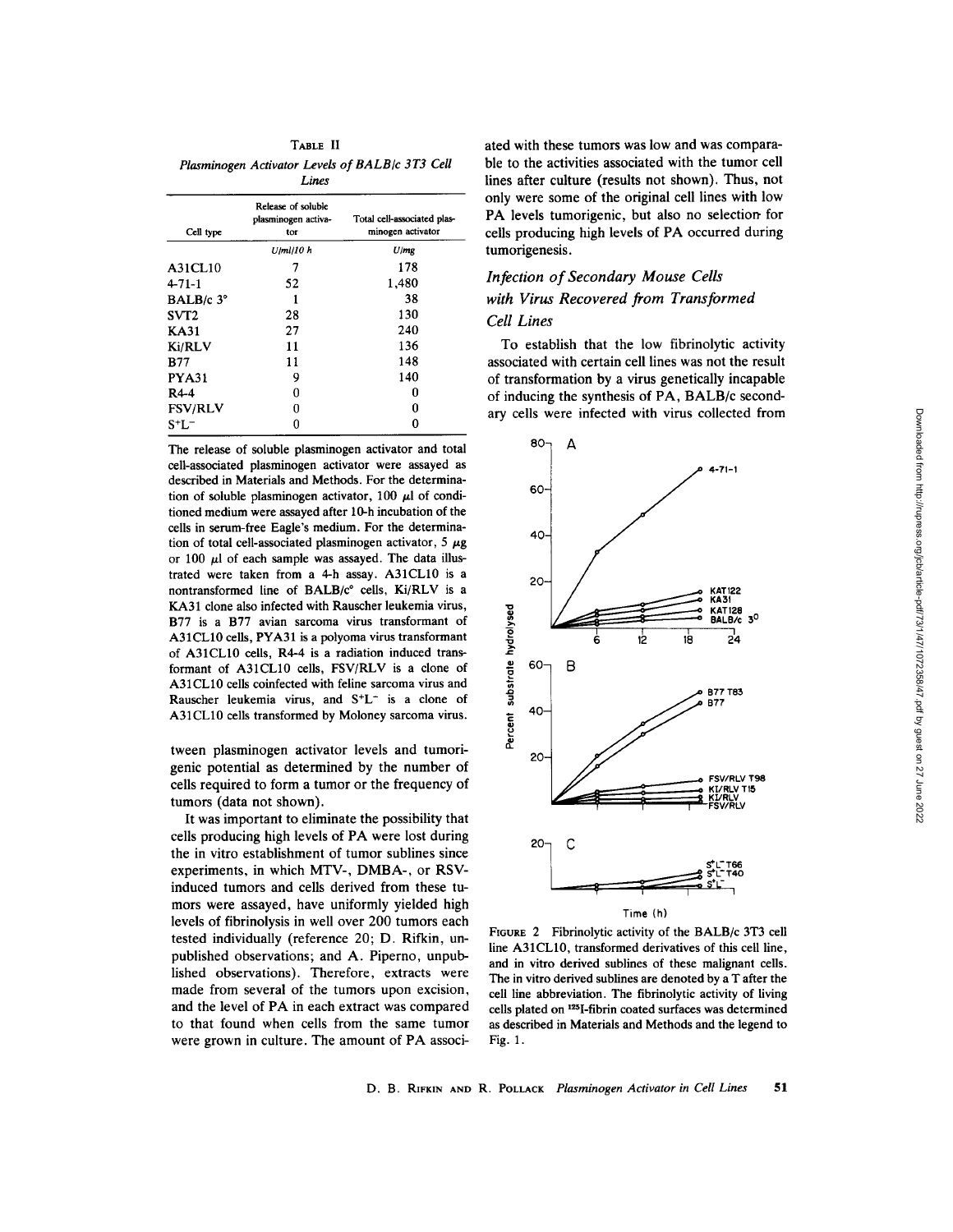**TABLE** III *Plasminogen Activator Levels in Transformed BALB/c 3T3 lines and Tumor-Derived Sublines* 

| Cell type                         | minogen activator | Release of soluble plas-Total cell-associated plasmino-<br>gen activator |
|-----------------------------------|-------------------|--------------------------------------------------------------------------|
|                                   | U/ml/10 h         | U/mg                                                                     |
| 4-71-1                            | 50                | 1,132                                                                    |
| BALB/ $c$ 3 $\degree$             | 0                 | 36                                                                       |
| Ki/RLV                            | 17                | 100                                                                      |
| Ki/RLV T15                        | 13                | 58                                                                       |
| <b>B77</b>                        | 15                | 258                                                                      |
| <b>B77 T83</b>                    | 17                | 286                                                                      |
| KA31                              | 9                 | 216                                                                      |
| KA31 T122                         | 4                 | 78                                                                       |
| KA31 T128                         | 3                 | 162                                                                      |
| S+L=                              | 0                 | 64                                                                       |
| S <sup>+</sup> L <sup>-</sup> T66 | 0                 | 72                                                                       |
| $S+L-T40$                         | 0                 | 74                                                                       |
| <b>FSV/RLV</b>                    | 0                 | 28                                                                       |
| <b>FSV/RLV T98</b>                | 0                 | 28                                                                       |

The release of soluble plasminogen activator and total cell-associated plasminogen activator were assayed as described in Materials and Methods and the legend to Table I.

cultures of the Ki/RLV, FSV/RLV, and RLV cell lines.

The infected cells were passaged once and assayed for the production of PA (Table IV). Consistent with the finding in other systems that only sarcoma viruses are capable of inducing the production of PA in fibroblasts (10, 20), there was no increase in the production of PA by cells infected with RLV. After infection with either a stock of Ki/RLV virus grown on primary BALB/c cells or culture fluid obtained from the Ki/RLV cells, or FSV/RLV, the morphology of the cells was altered and the amount of PA increased dramatically (Table IV). Thus, although the Ki/RLV and FSV/RLV cell lines do not produce significant amounts of PA, the virus produced by these cells retains the capability of causing an increased synthesis of PA upon transformation of secondary BALB/c mouse embryo cells.

# *Fibrinolysis by Swiss 3T3 Cells and Derivatives of Swiss 3 T3 Cells*

We also examined the fibrinolytic activities of another group of mouse cell lines: the Swiss 3T3 cell line, an SV40 complete transformant of these cells, SV101, and partial revertants of SV101 selected by three different procedures. In Table V and Fig. 3 are shown the results of experiments to

determine the total cell-associated, secreted, and intracellular plasminogen activator levels in these cells. The SV40 transformed cells had more activity than the parental 3T3 cells. When the revertants of SV101 were examined for PA production, a complex pattern was observed. Thus, F1SV11, selected by its inability to grow at high density (11), and Col 2, selected by its resistance to colchicine (21), both had lost the high level of PA production associated with the SV101 parental

|                                                     | TABLE IV |                          |  |
|-----------------------------------------------------|----------|--------------------------|--|
| Fibrinolytic Activity of BALB/c Cells Infected with |          |                          |  |
|                                                     |          | <b>RNA Tumor Viruses</b> |  |

| Cells                                                            | Substrate removed |
|------------------------------------------------------------------|-------------------|
|                                                                  | %                 |
|                                                                  | 1.4               |
| <b>BALB/c</b> tertiary                                           | 3.1               |
| BALB/c tertiary infected with Ki/RLV<br>from primary mouse cells | 46.4              |
| Ki/RLV                                                           | 3.5               |
| BALB/c tertiary infected with virus from<br>Ki/RLV cells         | 19.6              |
| <b>FSV/RLV</b>                                                   | 1.2.              |
| BALB/c tertiary infected with virus from<br><b>FSV/RLV</b> cells | 17.5              |
| BALB/c tertiary infected with RLV                                | 2.3               |

The fibrinolytic activity of control and virus-infected cells was determined as described in Materials and Methods. The data represent the amount of substrate hydrolyzed by intact cells after 16 h incubation in medium containing 2.5% dog serum. The total radioactivity in each sample well was 47,000 cpm. The RLV was prepared after infecting BALB/c 3T3 cells with RLV (195).

| ш |  |
|---|--|
|---|--|

*Plasminogen Activator Levels in Transformed Swiss 3T3 Cell Lines* 

| Cell type           | minogen activator | Release of soluble plas- Total cell-associated plasmino-<br>gen activator |
|---------------------|-------------------|---------------------------------------------------------------------------|
|                     | $U$ /ml/10 $h$    | U/mg                                                                      |
| $4 - 71 - 1$        | 50                | 1,338                                                                     |
| BALB/ $c$ $3^\circ$ | 0                 | 30                                                                        |
| 3T <sub>3</sub>     | 2                 | 0                                                                         |
| <b>SV101</b>        | 8                 | 208                                                                       |
| <b>F1SV11</b>       |                   | 10                                                                        |
| Col 2               |                   | о                                                                         |
| $A_{\gamma}$ 7      | 16                | 34                                                                        |
| LS6                 | 19                | 438                                                                       |

The release of soluble plasminogen activator and total cell-associated plasminogen activator were assayed as described in Materials and Methods and the legend to Table I.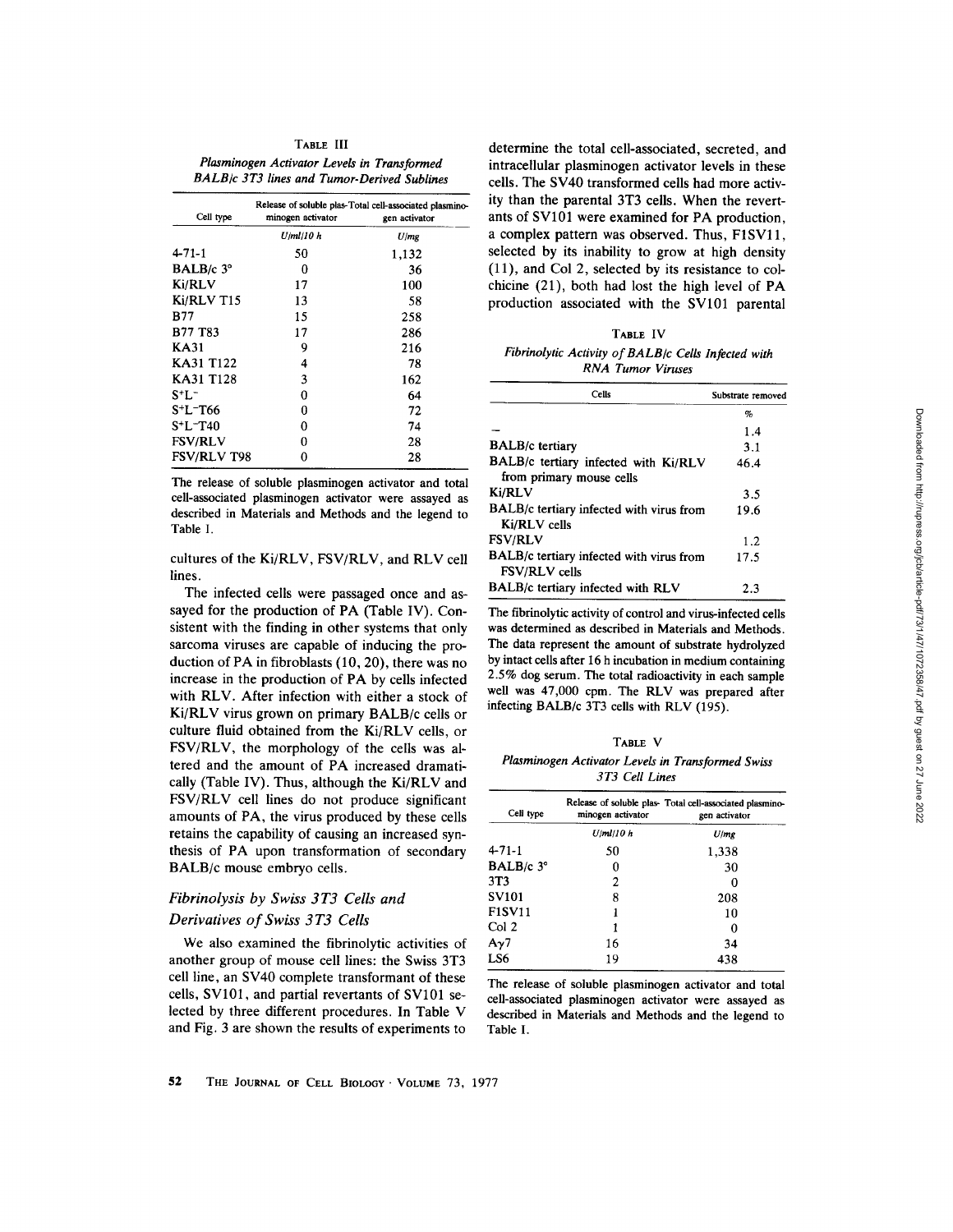

FIGURE 3 Fibrinolytic activity of the Swiss 3T3 cell line, an SV40 transformant (SV101) of 3T3, and partial revertants of SV101. The fibrinolytic activity of living cells plated on 125I-fibrin coated surfaces was determined as described in Materials and Methods and the legend to Fig. 1.

line. However, two other revertants,  $A \gamma$ <sup>7</sup> and LS (21), selected by their inability to grow in either  $\gamma$ globulin-depleted serum or low concentrations of serum, both secreted as much or more PA than the parental SV101 line. Thus, while the SV40 transformant of the Swiss 3T3 cell line did show an increased fibrinolysis, revertants of this transformant did not uniformly produce less PA. The level of PA production by these four revertants correlated with the anchorage requirement of the cells. F1SV11 and Col 2 are unable to grow suspended in Methocel (The Dow Chemical Co., Midland, Mich.), while the revertant clones A  $\gamma$ 7 and LS studied here retain the ability to grow in Methocel, a property associated with the original transformant.

The low fibrinolytic activities associated with 3T3 and the anchorage revertant F1SVll may have been due to the production of an extracellular inhibitor of fibrinolysis. This was tested by plating together pairs of cell lines with different levels of PA and assaying the fibrinolytic activity. The fibrinolytic activities of various mixtures of nontransformed, revertant, and transformed cells were equivalent to the sum of activities associated with each cell type (results not shown). Thus, no soluble inhibitor of fibrinolysis was found.

## DISCUSSION

## *Tumorigenicity and Plasminogen Activator*

The experiments described in this paper demon-

strate that some established cell lines and their transformants do not necessarily conserve the correlation between the production of PA and neoplastic transformation, a consistent finding when fibroblasts and primary tumors are examined (13, 16). The lack of uniform correlation between transformation and the production of PA is most apparent within cell lines derived from BALB/c 3T3. Most of the transformed lines examined synthesized no more PA than the parental nontransformed BALB/c 3T3 A31CL10 cells. Several of these cell lines, such as KA31, were highly tumorigenic even though they synthesized low levels of PA, demonstrating that the increased synthesis of PA after transformation is not a prerequisite for tumor growth. Moreover, cell lines derived from these tumors also produced levels of PA essentially equivalent to the parental cells, indicating that there was no selection during tumorigenesis for rare cells capable of synthesizing high levels of PA.

Although all transformed cell lines derived from the BALB/c 3T3 line do not appear to produce more PA than the parental cell line, a tumorigenic transformant of the Swiss 3T3 cell line, SV101, did show a much higher level of PA than the parental cell. Two phenotypic partial revertants selected by different mechanisms but still anchorage transformed, also still produced large amounts of PA, again demonstrating the variability of different cell lines with respect to PA synthesis. Tumorigenicity of the Swiss 3T3 cell lines has been determined in nude mice (17). Here, the correlation between tumorigenicity and PA production is good. Two cell lines that synthesized large amounts of PA ( $A \gamma$ 7, and SV101) produced tumors upon injection into nude mice, while two lines that synthesized little PA (3T3, (Col 2), and F1SVII) were not tumorigenic (12). However, LS 6, a revertant of SV101 which synthesized large amounts of PA, was not tumorigenic.

## *Properties of Cell Lines*

We have no explanation for the discrepancy in PA production between cell lines and primary transformants. The lack of correlation between transformation and PA production in established cell lines has also been described by Mott et al. (9). Since a large proportion of tumors do produce PA  $(10, 20, 4)$ , we conclude that when a lack of correlation between transformation and PA production is observed (Tables II and III), it may be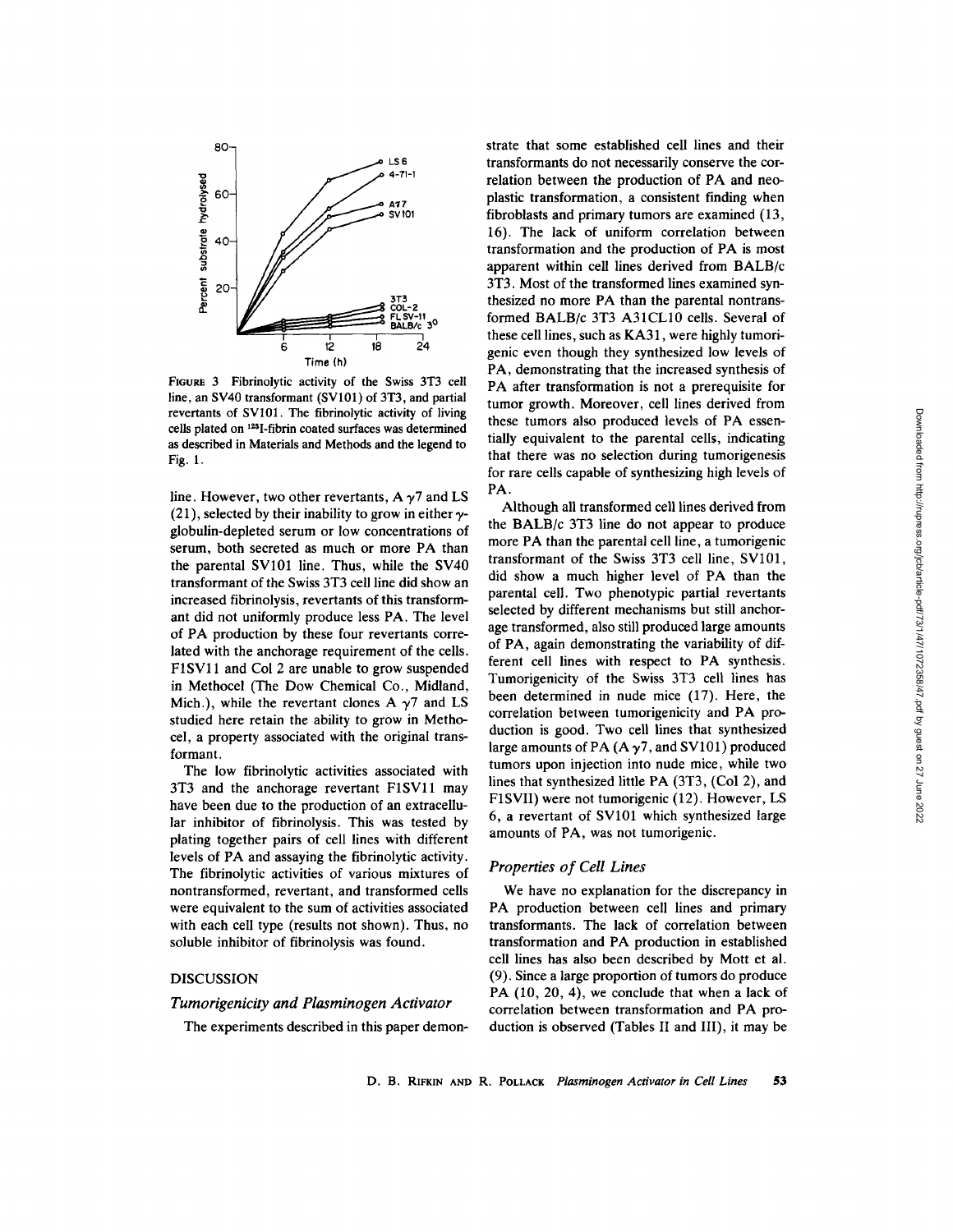an expression of the abnormal regulatory behavior intrinsic to established cell lines.

In the establishment of cell lines from primary cultures of normal cells, genetic alterations of unknown nature must take place since established cell lines differ from primary cells in many respects. For example, primary cultures of diploid cells have a finite life in culture while cell lines are capable of infinite growth, a property usually associated with transformation and/or malignancy. Moreover, the many different assays used to determine in vitro transformation detect separable phenotypic alterations (15). A striking example of this can be seen with the SV101 revertants LS and  $A_{\gamma}$ <sup>7</sup>, which have lost the phenotypic properties of transformation that were selected against but have retained other transformed characteristics such as tumorigenicity and anchorage-independence (17). Thus, it is not surprising that cell lines ordinarily classified as nontransformed, such as BALB 3T3 cells, may in fact be malignant (2). Alterations in the genotype may also accumulate during prolonged culturing of cell lines and thus obscure certain fundamental phenotypic changes that occur after transformation (7). Properties such as the synthesis of high levels of proteases may well be selected against in view of the reduced adherence of cells to the surface of the petri dish (7).

These considerations as well as other observations on the variable nature of both phenotypic and biochemical correlations associated with transformation (4, 19, 20, 21) give reason for caution in the use of cell lines for studies of malignant transformation.

The authors would like to acknowledge the expert technical assistance of Susan Conlon and Lucy Palmer, and to thank E. Reich for valuable comments on the manuscript.

This study was supported by grants from the National Science Foundation, the National Institutes of Health, and the Damon Runyon-Walter Winchell Cancer Fund, and by a Faculty research grant to D. B. Rifkin from the American Cancer Society.

This work was initiated at Cold Spring Harbor Laboratory and at The Rockefeller University and completed at State University of New York at Stony Brook and at The Rockefeller University.

*Received for publication 12 May 1976, and in revised form 29 September 1976.* 

### REFERENCES

1. BEERS, W. H., S. STRICKLAND, and E. REICH.

1975. Ovarian plasminogen activator: relationship to ovulation and hormonal regulation. *Cell.* 6:387-394.

- 2. BOONE, C. W. 1974. Hemangioendotheliomas produced by the subcutaneous inoculation of Balb/3T3 cells attached to glass beads. *J. Cell Biol.* 63 (2, Pt. 2):32a. (Abstr.).
- 3. CHRISTMAN, J., and G. Acs. 1974. Purification and characterization of a cellular plasminogen activator associated with oncogenic transformation; the plasminogen activator from SV-40 transformed hamster cells. *Biochem. Biophys. Acta.* 340:339-351.
- 4. CLIFTON, E. E., and C. E. GRossI. 1955. Fibrinolytic activity of human tumors as measured by the fibrin-plate method. *Cancer.* 8:1144-1153.
- 5. DEUTSCH, D. G., and E. T. MERTZ. 1970. Plasminogen: purification from human plasma by affinity chromatography. *Science (Wash. D. C.).* 170:109- 111.
- 6. GOLDBERG, A. 1974. Increased protease levels in transformed cells: a casein overlay assay for the detection of plasminogen activator production. *Cell.*  2:95-102.
- 7. JONES, P. A., W. E. LANG, and W. F. BENEDICT. 1975. Fibrinolytic activity in a human fibrosarcoma cell line and evidence for the induction of plasminogen activator secretion during tumor formation. *Cell.* 6:245-252.
- 8. LOWRY, O., N. ROSEBROUGH, A. FARR, and R. RANDALL. 1951. Protein measurement with the Folin phenol reagent. *J. Biol. Chem.* 193:265- 275.
- 9. MOTT, D. M., P. H. FABISCH, B. P. SANI, and S. SOROF. 1974. Lack of correlation between fibrinolysis and the transformed state of cultured mammalian cells. *Biochem. Biophys. Res. Commun.* 61:621- 629.
- 10. OssowsKl, L., J. C. UNKELESS, A. TORIA, J. P. QUIGLEY, D. B. RIFKIN, and E. REICH. 1973. An enzymatic function associated with transformation of fibroblasts by oncogenic viruses. II. Mammalian fibroblast cultures transformed by DNA and RNA tumor viruses. *J. Exp. Med.* 137:112-126.
- 11. POLLACK, R., H. GREEN, and G. TODARO. 1968. Growth control in cultured cells: selection of sublines with increased sensitivity to contact inhibition and decreased tumor producing capacity. *Proc. Natl. Acad. Sci. U. S. A.* 60:126-132.
- 12. POLLACK, R., R. RISSER, S. CONLON, V. FREED-MAN, S-I. SHIN, and D. B. RIFKIN. 1975. Production of plasminogen activator and colonial growth in semisolid medium are in vitro correlates of tumorigenicity in the immuno-deficient nude mouse. *In*  Proteases and Biological Control, E. Reich, D. B. Rifkin, and E. Shaw, editors. Cold Spring Harbor Press, Cold Spring Harbor, N. Y. 885 p.
- 13. POLLACK, R., S. RISSER, S. CONLON, and D. B. RIFKIN. 1974. Plasminogen activator production accompanies loss of anchorage regulation in trans-
- **54** THE JOURNAL OF CELL BIOLOGY' VOLUME 73, 1977